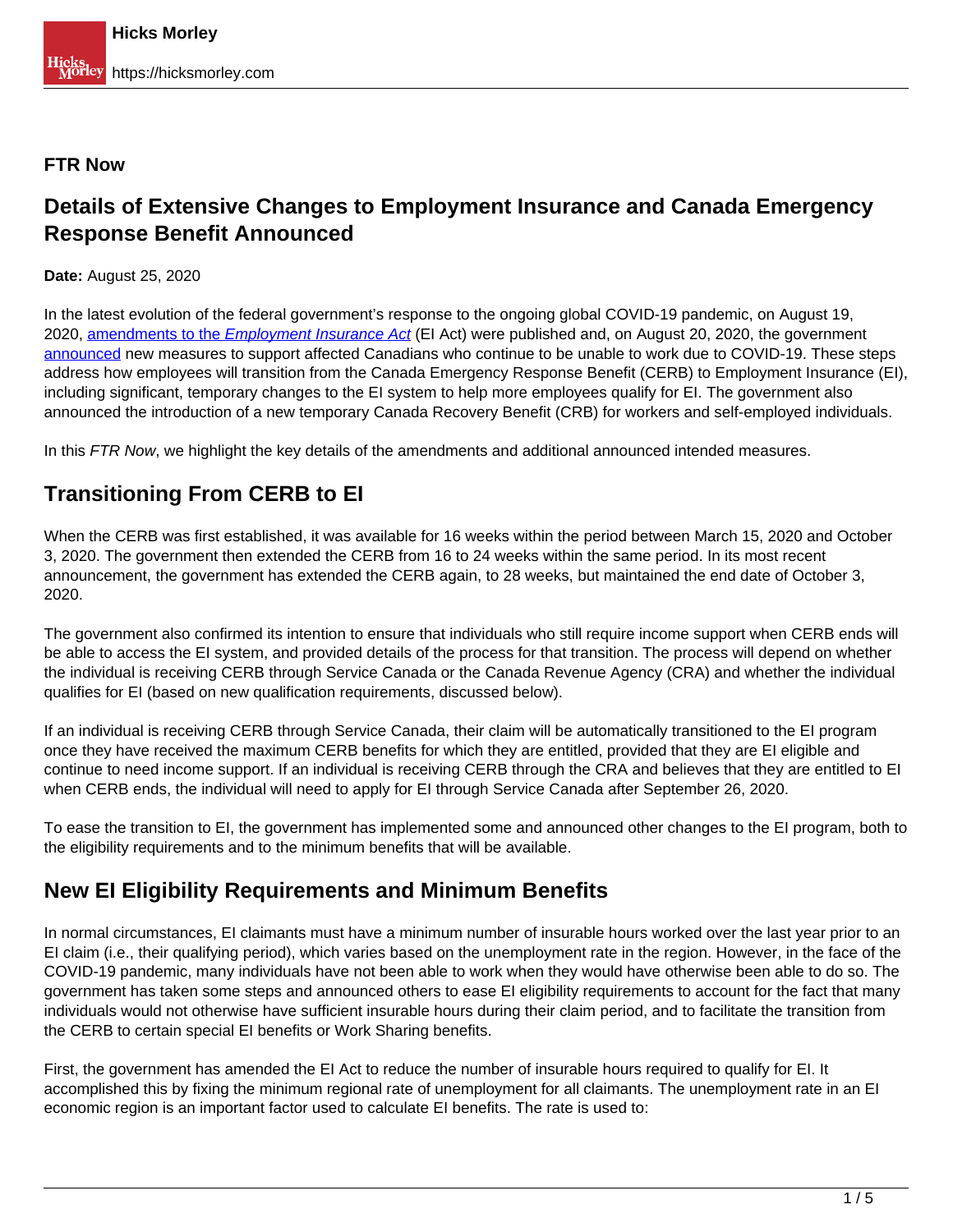- determine the number of insurable hours to be used in determining eligibility;
- determine the number of weeks of EI benefits payable; and
- determine the number of weeks of insurable earnings used to determine the individual's weekly benefit rate.

Retroactive to August 9, 2020 and for a period of one year, the government has established a minimum unemployment rate of 13.1% for all EI economic regions. Individuals in EI regions with an unemployment rate lower than 13.1% will have their EI benefits calculated on the basis of the 13.1% rate. If an individual is in an EI region with a higher rate of unemployment, the actual higher rate will be used. In practice, this means that the insurable hours requirement for all regions will be set at 420 hours (before the credit discussed below is applied).

In its most recent announcement, the government expressed its intention, on a one-time basis, to grant employees an insurable hours credit, deeming them to have worked insurable hours as follows:

- 300 insurable hours for claims for regular benefits (i.e., in the event of lay-off or job loss)
- 480 insurable hours for claims for special benefits (i.e., in the event of sickness, maternity/parental, compassionate care or family caregiver).

The insurable hours credit means that an individual will be eligible for EI if they worked 120 insurable hours in the applicable qualifying period. The hours credit will be in place for one year.

The government also intends to set the minimum number of weeks of regular EI payments at 26 weeks and establish a minimum benefit rate of \$400 per week for new EI claimants as of September 27, 2020. For claimants starting a new extended parental benefit claim, the minimum benefit rate will be \$240 per week. The weekly benefit rate will be determined using 14 weeks of best earnings during the qualifying period.

Several transition measures will assist workers who need to claim certain EI benefits, such as maternity or parental benefits. The one-time insurable hours credit will be made retroactive to March 15, 2020 for claimants who need to transition from the CERB to EI maternity, parental, compassionate care, family caregiver or Work Sharing benefits but would not otherwise qualify due to insufficient insurable hours. For workers who received the CERB during their qualifying period, that period has been extended for 16 weeks if their claim began before July 5, 2020 or 24 weeks if their claim began after July 5, 2020. Finally, the waiting period for maternity, parental, compassionate care, family caregiver and Work Sharing benefits is waived if the employee received the CERB, unless the employee is eligible for maternity or parental top-up payments during the waiting period from a plan offered by their employer. (The qualifying period is the timeframe prior to the employee's absence from the workplace during which the employee's hours and insurable earnings are determined and then used to determine the individual's eligibility for and the calculation of their EI benefit.)

It does not appear that workers who became eligible for EI benefits prior to March 15, 2020 and who exhausted their EI entitlements after March 15, 2020 and then began receiving CERB, will be able to re-qualify for EI benefits even with the changes to the EI eligibility rules.

## **Impact on the Canada Emergency Wage Subsidy (CEWS)**

While the announcement did not address the impact on CEWS, the proposed changes raise interesting issues that employers who have been or intend to pay monies to active and inactive employees and seek recovery of CEWS will need to address.

For example, for the four-week CEWS claim period that begins August 30, 2020, the subsidy for inactive employees will be the least of the amount paid to the employee and an amount that is to be set by regulation. That amount has not been prescribed yet, but the government previously indicated that it intends to align the CEWS amount for inactive employees with the amounts available under CERB and EI. Given the introduction of a minimum benefit of \$400, it is probable that the amount to be set for the purposes of CEWS paid to inactive employees will not be less than \$400. However, the government has not yet confirmed this detail.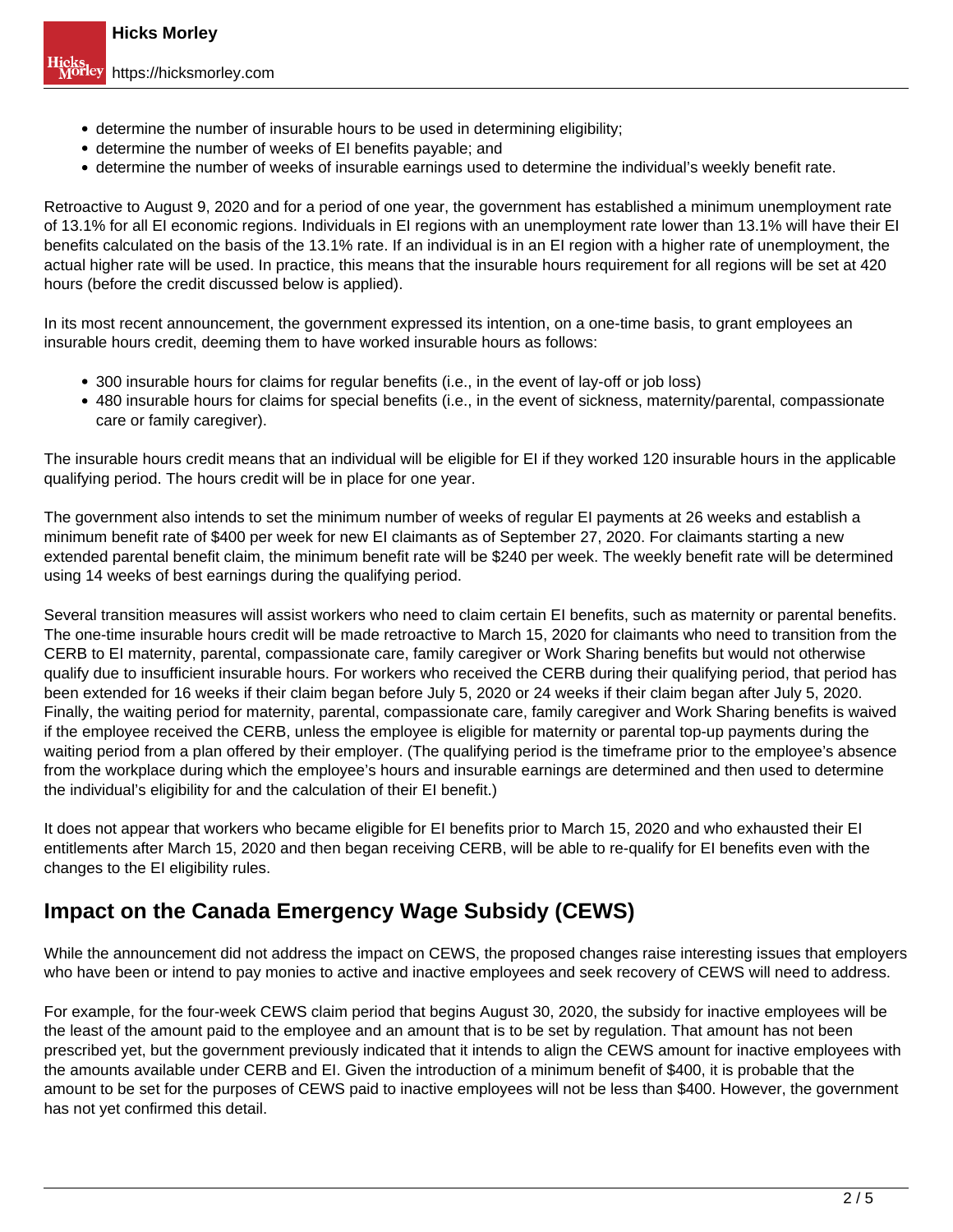Another issue that may arise will depend on whether individuals will be able to receive more income under the new EI system (or the new government benefits discussed below). In order to be eligible for EI, an individual must be available for and ready to work. The government has not removed this requirement and has also introduced a similar requirement under the new Canada Recovery Benefit program. This is likely intended to prevent circumstances in which an individual is offered income (or work) by an employer and declines it in order to continue to receive government support. This may assist employers who are considering using CEWS to pay their employees as a tool to manage their workforce, including their inactive employees.

# **EI Premium Rate Freeze**

The government also announced that, while it is easing and simplifying access to EI, EI premium rates will be frozen for two years at the 2020 rates. The 2020 employee rate is \$1.58 per \$100 of insurable earnings. The 2020 rate for employers, which is 1.4 times the employee rate, will also remain unchanged at \$2.21 per \$100 of insurable earnings.

## **New Government Benefits**

In conjunction with the end of the CERB, the government is introducing three new recovery benefits. The CRA will be responsible for administering the new benefits and eligible Canadians will be able to apply through the CRA. The CRA will provide more details on how and when Canadians can apply at www.canada.ca/coronavirus.

The three new benefits are:

- Canada Recovery Benefit (CRB)
- Canada Recovery Sickness Benefit (CRSB)
- Canada Recovery Caregiving Benefit (CRCB)

The government must introduce and pass new legislation to provide for these new benefits when Parliament returns in September.

### **Canada Recovery Benefit (CRB)**

The CRB will be effective from September 27, 2020, for one year. The CRB will pay workers, who are not eligible for EI, \$400 per week for up to 26 weeks. The payment will be taxable.

The CRB will be available to residents in Canada who:

- are at least 15 years old and have a valid Social Insurance Number (SIN);
- have stopped working due to the COVID-19 pandemic and who are available and looking for work, or are working and have had a reduction in income for reasons related to COVID-19;
- are not eligible for EI:
- had employment and/or self-employment income of at least \$5,000 in 2019 or in 2020; and
- have not quit their job voluntarily.

Individuals will need to re-apply every two weeks and each time, confirm that they continue to meet these requirements, including that they are looking for and will accept work "when it is reasonable to do so."

As with the CERB, individuals receiving the CRB will be able to earn income from employment and/or self-employment while receiving the benefit, but it will be subject to a claw back of \$0.50 of each dollar of CRB paid for every dollar their annual net income (excluding CRB) is over \$38,000. The claw back would be determined when the individual files their tax return for the year in which they received CRB payment.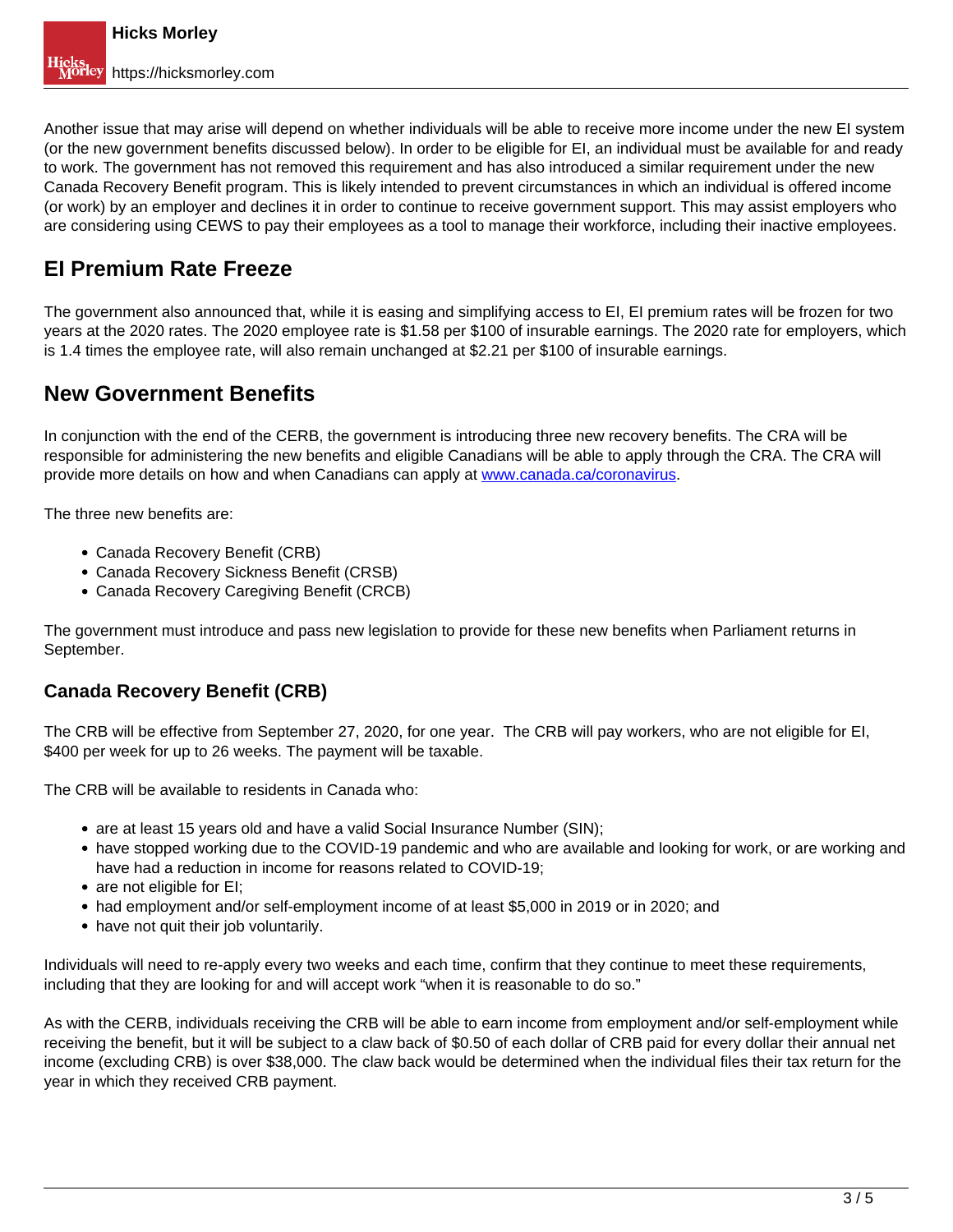### **Canada Recovery Sickness Benefit (CRSB)**

The CRSB will pay \$500 per week (which is taxable), for up to two weeks, effective September 27, 2020, for one year. The CRSB will be available for workers who miss a minimum of 60% of their scheduled work in the week because they are sick or must self-isolate due to COVID-19. The CRSB would be available to residents in Canada who:

- are at least 15 years of age and have a valid SIN;
- are employed or self-employed at the time of the application; and
- earned at least \$5,000 in 2019 or in 2020.

No medical certificate will be required. Workers will not be permitted to claim the CRSB and receive other paid sick leave for the same benefit period.

Eligible workers will be required to apply separately for each one-week period for which they are claiming the CRSB.

### **Canada Recovery Caregiving Benefit (CRCB)**

The CRCB, would also be effective from September 27, 2020, for one year, and will pay \$500 per week (also taxable), for up to 26 weeks per household.

The CRCB will be available for individuals resident in Canada who:

- are at least 15 years of age on the first day of the period for which they apply for the benefit and have a valid SIN;
- are employed or self-employed on the day immediately preceding the period for which the application is made;
- have earned at least \$5,000 in 2019 or in 2020;
- have been unable to work for at least 60% of their normally scheduled work within a given week because of one of the following conditions:
- they must take care of a child who is under 12 years of age on the first day of the period for which the benefit is claimed because:
	- of a school or daycare closure or alternative schedule related to COVID-19;
	- the child cannot attend school or daycare under the advice of a medical professional due to being at high risk if they contract COVID-19; or
	- the caregiver who usually provides care is not available for reasons related to the COVID-19 pandemic;
- they must provide care to a family member with a disability or a dependent because:
	- their day program or care facility is closed or operates under an alternative schedule for reasons related to COVID-19;
	- the dependent cannot attend their day program or care facility under the advice of a medical professional due to being at high risk if they contract COVID-19; or
	- because the caregiver who usually provides care is not available for reasons related to the COVID-19 pandemic;
- are not in receipt of paid leave from an employer in respect of the same week; and
- are not in receipt of the CERB, the EI Emergency Response Benefit (ERB), the CRB, the CRSB, short-term disability benefits, workers' compensation benefits, or any EI benefits or Quebec Parental Insurance Plan (QPIP) benefits in respect of the same week.

Individuals would apply after each week for which they are seeking income support. Two members residing in the same household could not be in receipt of the benefit for the same period.

We continue to monitor all developments regarding the government programs relating to the COVID-19 pandemic and will provide further updates when the government introduces the necessary legislation or regulations, as applicable, to support